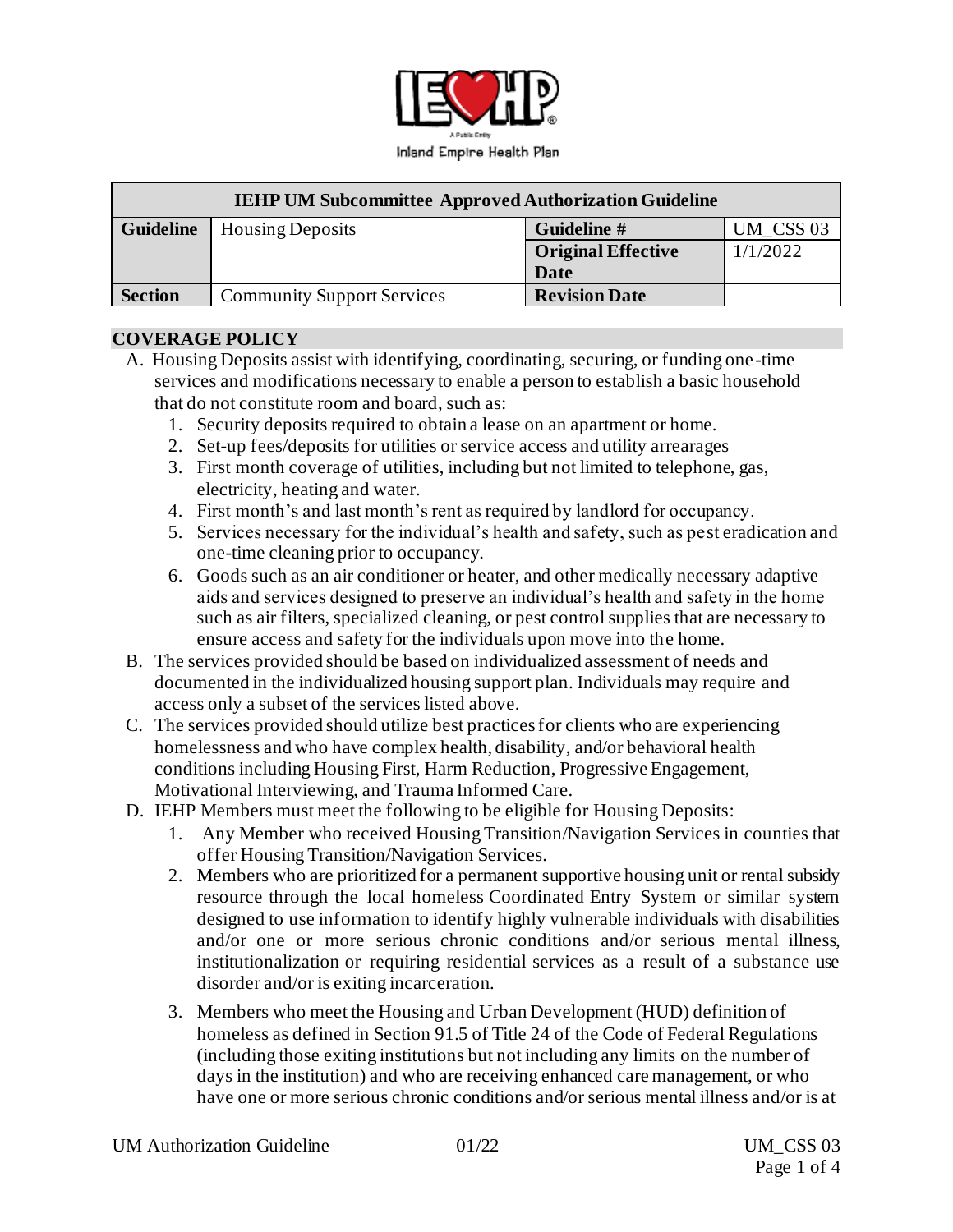risk of institutionalization or requiring residential services as a result of a substance use disorder. (Note: For purposes of this service, qualifying institutions include hospitals, correctional facilities, mental health residential treatment facilities, substance use disorder residential treatment facilities, recovery residences, Institution for Mental Disease and State Hospitals)

- 4. Individuals who meet the HUD definition of at risk of homelessness as defined in Section 91.5 of Title 24 of the Code of Federal Regulations.
- E. Active IEHP Membership, excluding those Members for which IEHP is not at risk for the entire medical and care management benefits (e.g., Kaiser Members). Kaiser is responsible for providing this service to its Member's.

### **COVERAGE LIMITATIONS AND EXCLUSIONS**

- A. Services do not include the provision of room and board or payment of ongoing rental costs beyond the first and last month's coverage as noted above in Coverage Policy, Section A.4.
- B. Members must not be receiving duplicative support from other State, local or federally funded programs which should always be considered first before using Medi-Cal funding.
- C. Housing Deposits are available once in an individual's lifetime. Housing Deposits can only be approved one additional time with documentation as to what conditions have changed to demonstrate why providing Housing Deposits would be more successful on the second attempt.
- D. These services must be identified as reasonable and necessary in the individual's individualized housing support plan and are available only when the enrollee is unable to meet such expense.
- E. Individuals must also receive Housing Transition/Navigation services (at a minimum, the associated tenant screening, housing assessment and individualized housing support plan) in conjunction with this service. Refer to the UM Subcommittee Approved Authorization Guideline, Housing Transition Navigation Services.

# **ADDITIONAL INFORMATION**

Members who meet the eligibility requirements for Housing Deposits should also be assessed for enhanced care management and may have received Housing Transition/Navigation Services and Housing and Tenancy Support Services. When enrolled in enhanced care management, community support services should be managed in coordination with enhanced care management Providers. When Members receive more than one of these services, the managed care plan should ensure it is coordinated by an enhanced care management Provider whenever possible to minimize the number of care/case management transitions experienced by Members and to improve overall care coordination and management.

# **CLINICAL/REGULATORY RESOURCE**

CalAIM is an initiative by the Department of Health Care Services (DHCS) to improve the quality of life and health outcomes of Medi-Cal beneficiaries. A key feature of CalAIM is the introduction of a menu of In Lieu of Services (ILOS), medically appropriate and cost-effective alternatives to services covered under the State Plan. Federal regulation allows states to permit Medicaid managed care organizations to offer ILS as an option to Members (Code of Federal Regulations).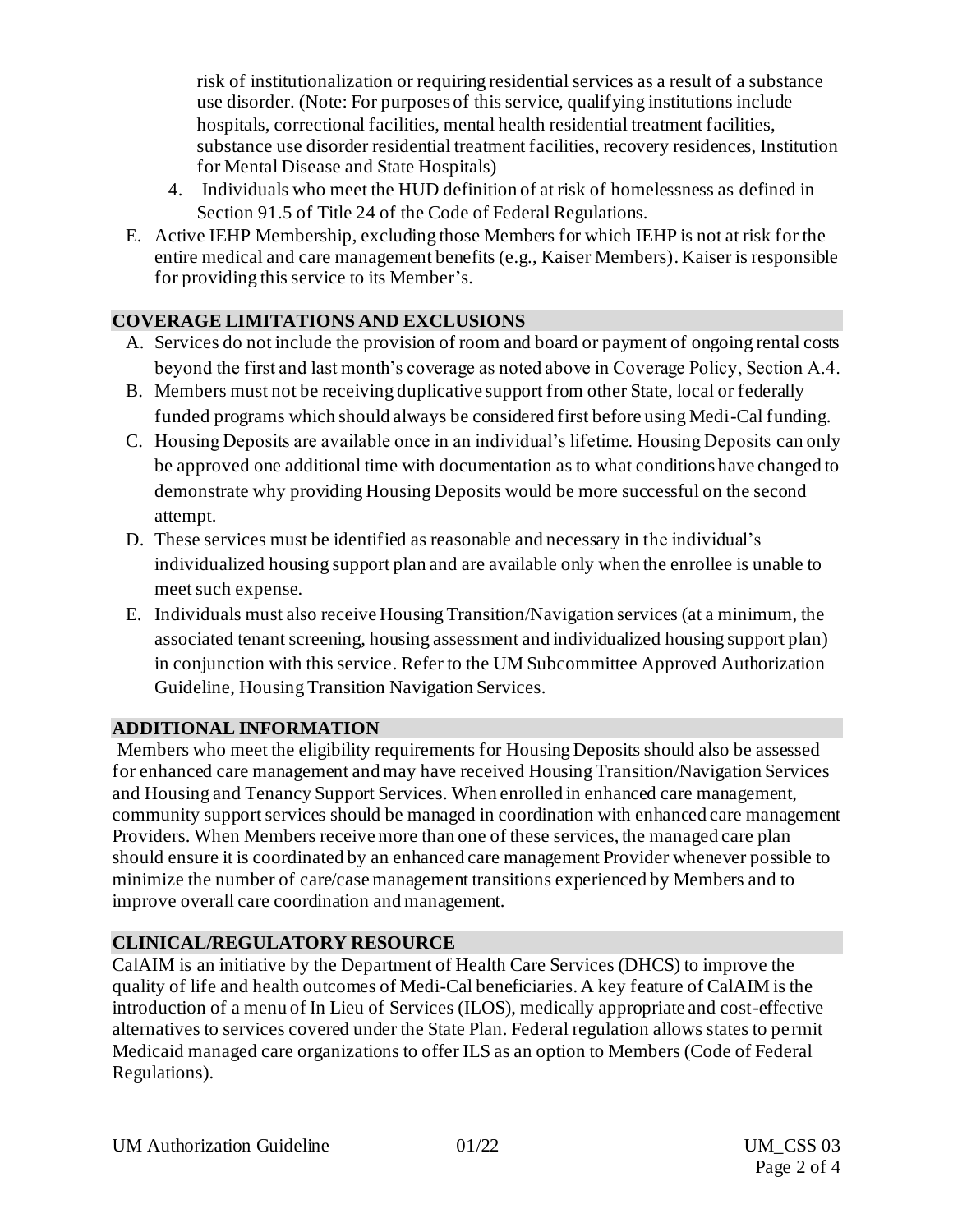### **DEFINITION OF TERMS**

Homelessness (Code of Federal Regulations):

- 1. An individual or family who:
	- a. Has an annual income below 30 percent of median family income for the area, as determined by HUD
	- b. Does not have sufficient resources or support networks, e.g., family, friends, faithbased or other social networks, immediately available to prevent them from moving to an emergency shelter or a supervised publicly or privately operated shelter designed to provide temporary living accommodations and meets one of the following conditions:
		- i. Has moved because of economic reasons two or more times during the sixty days immediately preceding the application for homelessness prevention assistance
		- ii. Is living in the home of another because of economic hardship
		- iii. Has been notified in writing that their right to occupy their current housing or living situation will be terminated within twenty-one days after the date of application for assistance
	- c. Lives in a hotel or motel and the cost of the hotel or motel is not paid by charitable organizations or by federal, State or local government programs for low-income individuals
	- d. Lives in a single-room occupancy or efficiency apartment unit in which there reside more than two persons or lives in a larger housing unit in which there reside more than 1.5 people per room, as defined by the US Census Bureau
	- e. Is exiting a publicly-funded institution or system of care such as a health care facility, mental health facility, foster care or other youth facility or correction program or institution
	- f. Otherwise lives in housing that has characteristics associated with instability and an increased risk of homelessness as identified in the recipient's approved consolidated plan.
- 2. A child or youth who does not qualify as homeless under this section but qualifies as homeless under section 387(3) of the Runaway and Homeless Youth Act (42 United State Code 5732a (3)), section 637(11) of the Head Start Act (42 U.S. Code 9832(11)), section 41403(6) of the Violence Against Women Act of 1994 (42 U.S. Code 14043e-2(6)), section 330 (h)(5)(A) of the Public Health Service Act (42 U.S. Code 254b(h)(5)(A)), section 3(m) of the Food and Nutrition Act of 2008 (7 U.S. Code 2012 (m)), or section 17(b)(15) of the Child Nutrition Act of 1966 (42 U.S. Code 1786(b)(15)) or
- 3. A child or youth who does not qualify as homeless under this section but qualifies as homeless under section 725(2) of the McKinney-Vento Homeless Assistance Act (42 U.S. Code 11434a(2)) and the parent(s) or guardian(s) of that child or youth is living with her or him.
- 4. Individuals who are determined to be at risk of experiencing homelessness are eligible to receive Housing Transition Navigation services if they have significant barriers to housing stability and meet at least one of the following:
	- a. Have one or more serious chronic conditions
	- b. Have a serious mental illness